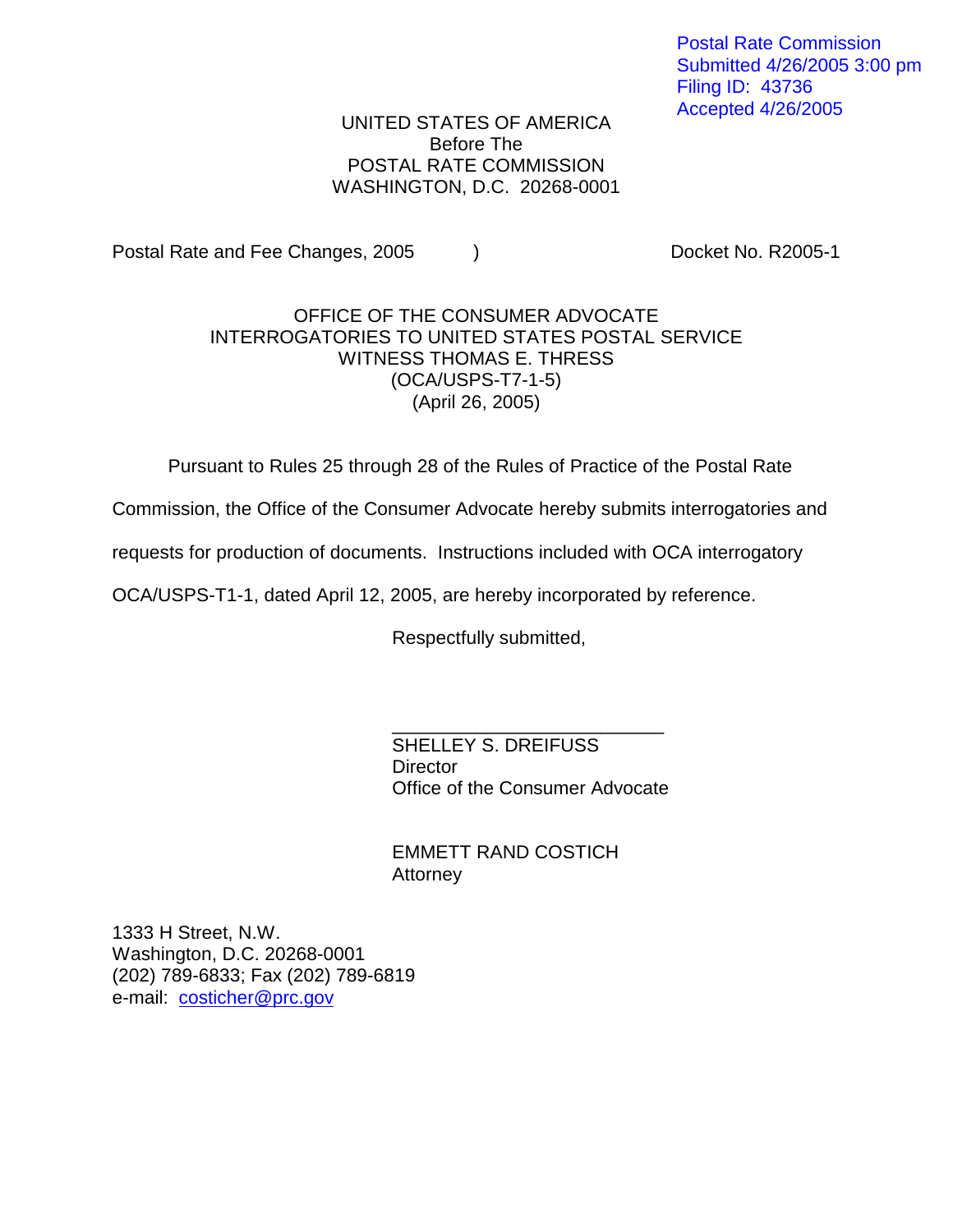OCA/USPS-T7-1. Please refer to USPS-LR-K-77, worksheet "A-2 Nonautomated Presort," and the line "NSA Adjustment." Please explain and show all calculations used to derive the NSA Adjustment of -\$116 for Nonautomated Presorted Letters, Flats and IPPs.

OCA/USPS-T7-2. Please refer to USPS-LR-K-77, worksheet "A-3-pg 1 Auto Presort Letters," and the line "NSA Adjustment." Please explain and show all calculations used to derive the NSA Adjustment of -\$151, -\$155, -\$945, and -\$657 for Mixed AADC Automation, AADC Automation, 3-Digit Automation, and 5-digit Automation, respectively.

OCA/USPS-T7-3. Please refer to USPS-LR-K-77, worksheet "A-3-pg 2 Auto Presort Flats," and the line "NSA Adjustment." Please explain and show all calculations used to derive the NSA Adjustment of -\$1 for 3-Digit Automation flats.

OCA/USPS-T7-4. Please refer to USPS-LR-K-77, worksheet "A-4 Carrier Route Letters," and the line "NSA Adjustment." Please explain and show all calculations used to derive the NSA Adjustment of -\$118 for Automated Carrier Route Letters.

OCA/USPS-T7-5. Please refer to USPS-LR-K-77, worksheet "A-9 NSA Discounts," and the line "Pieces."

- a. Please explain and show all calculations used to derive the volume of NSA pieces of 68,385.
- b. Please confirm that during the base year (FY 2004), the only NSA in effect was the NSA with Capital One. If you do not confirm, please explain.
- c. Please confirm that Capital One's estimated annual volume on which discounts were paid in FY2004 was 63,862,895 (69,184,803 / 13 \* 12). See